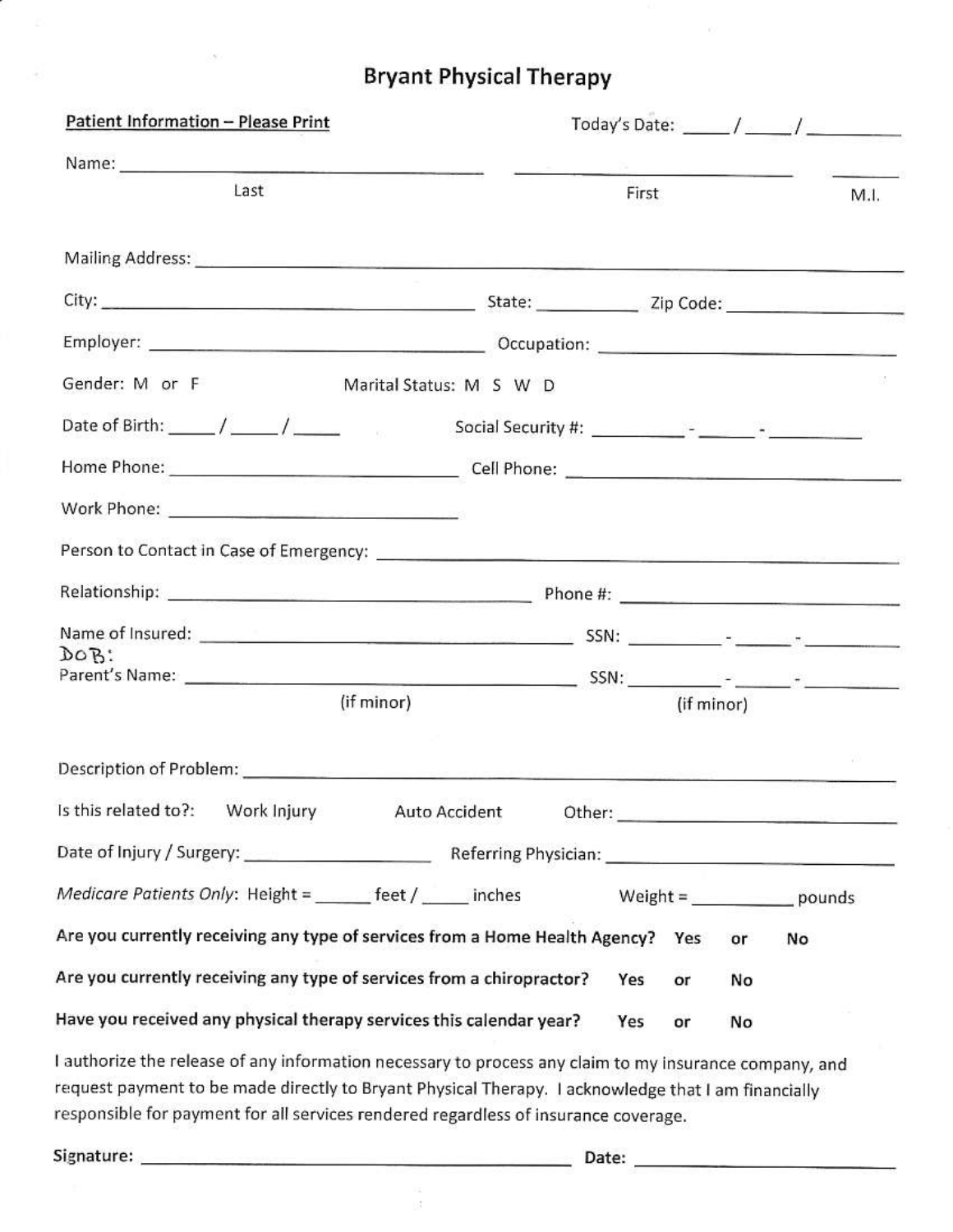## MEDICAL HISTORY

Check Yes or No. If your answer is YES to any question, please provide explanation in the space provided.

| YES | NO |                                                                                  |  |  |
|-----|----|----------------------------------------------------------------------------------|--|--|
|     |    | Do you have or have you ever had cancer? If yes, what year were you diagnosed?   |  |  |
|     |    |                                                                                  |  |  |
|     |    |                                                                                  |  |  |
|     |    |                                                                                  |  |  |
|     |    |                                                                                  |  |  |
|     |    | Is there a family history for diabetes?                                          |  |  |
|     |    | Do you have high blood pressure?                                                 |  |  |
|     |    | Do you have a heart condition?                                                   |  |  |
|     |    | Is there a family history for high blood pressure and/or heart conditions?       |  |  |
|     |    | Do you have a thyroid condition?                                                 |  |  |
|     |    | Do you have a lung condition (including asthma, emphysema, bronchitis)?          |  |  |
|     |    | Do you have a seizure disorder?                                                  |  |  |
|     |    | If you are post-menopausal, are you on hormone replacement therapy?              |  |  |
|     |    | Have you been diagnosed with osteoporosis?                                       |  |  |
|     |    | If applicable, are you or could you be pregnant?                                 |  |  |
|     |    | Do you have a pacemaker?                                                         |  |  |
|     |    | Have you experienced a fall within the last three months?                        |  |  |
|     |    | Have you ever had a joint replacement? What joint(s)?___________________________ |  |  |
|     |    | Do you currently have any implanted pins, rods or plates from surgery?           |  |  |
|     |    |                                                                                  |  |  |
|     |    | Do you have any allergies including allergies to medication or latex?            |  |  |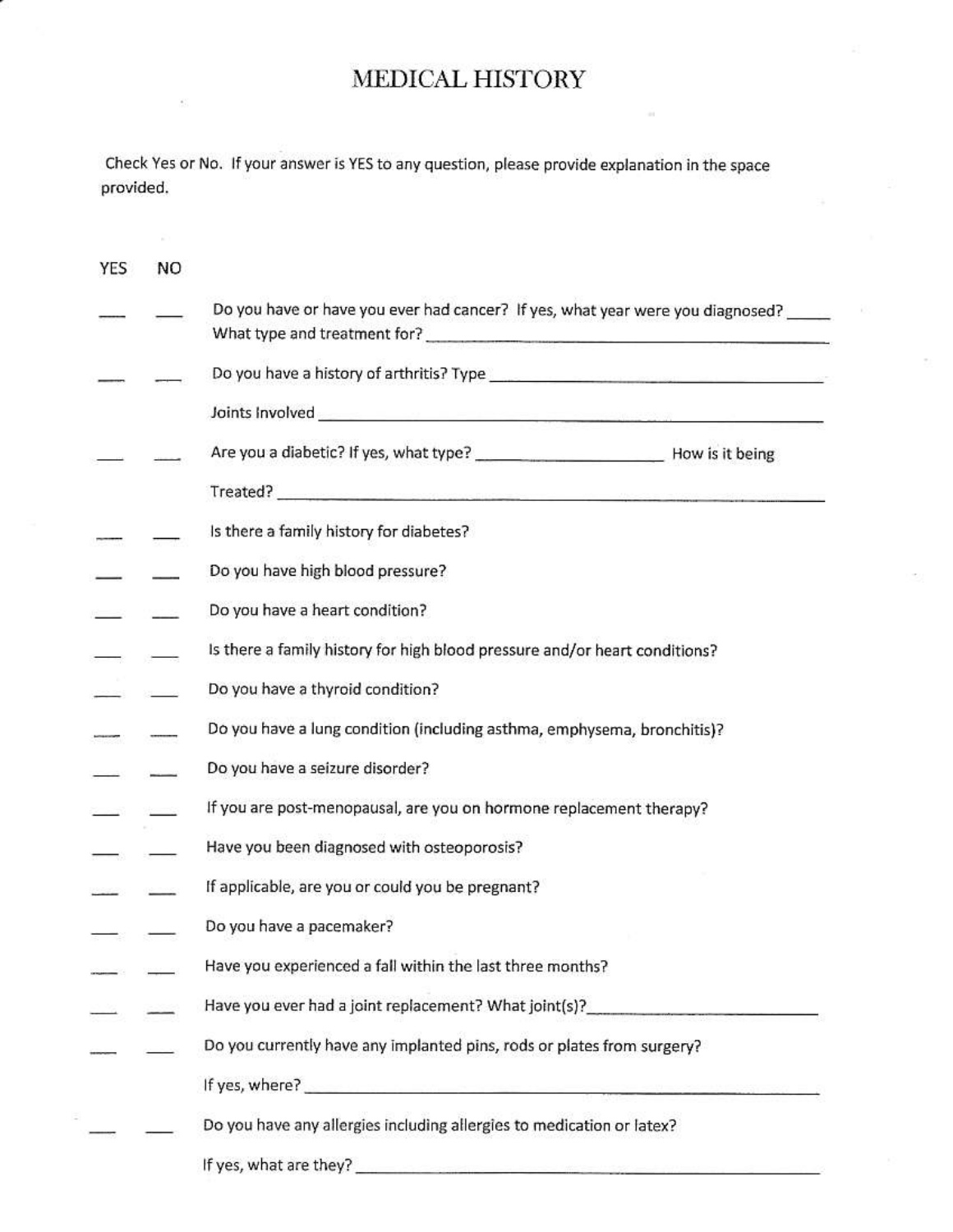| YES        | NO. |                                                                                                                                                                                                                                      |                                                                                                                                                                                                                                |
|------------|-----|--------------------------------------------------------------------------------------------------------------------------------------------------------------------------------------------------------------------------------------|--------------------------------------------------------------------------------------------------------------------------------------------------------------------------------------------------------------------------------|
|            |     | Did you or do you currently smoke or use tobacco products?                                                                                                                                                                           |                                                                                                                                                                                                                                |
|            |     |                                                                                                                                                                                                                                      | If yes, how many packs per day? __________ For how many years? _________________                                                                                                                                               |
|            |     |                                                                                                                                                                                                                                      |                                                                                                                                                                                                                                |
|            |     |                                                                                                                                                                                                                                      |                                                                                                                                                                                                                                |
|            |     |                                                                                                                                                                                                                                      | Are there other present or past medical conditions that you feel we should know                                                                                                                                                |
|            |     |                                                                                                                                                                                                                                      |                                                                                                                                                                                                                                |
|            |     |                                                                                                                                                                                                                                      | The contract of the contract of the contract of the contract of the contract of the contract of the contract of the contract of the contract of the contract of the contract of the contract of the contract of the contract o |
|            |     |                                                                                                                                                                                                                                      |                                                                                                                                                                                                                                |
|            |     | Please list all surgeries and approximate dates of surgery                                                                                                                                                                           |                                                                                                                                                                                                                                |
| Procedure: |     |                                                                                                                                                                                                                                      | Year:                                                                                                                                                                                                                          |
|            |     |                                                                                                                                                                                                                                      |                                                                                                                                                                                                                                |
|            |     | and the company's company's company's company's company's company's company's company's company's company's company's                                                                                                                |                                                                                                                                                                                                                                |
|            |     | <u>ka mana ang mga salawang mga sakalang at sa mga salawang mga sakalang mga sakalang mga sakalang mga sakalang mga sakalang mga sakalang mga sakalang mga sakalang mga sakalang mga sakalang mga sakalang mga sakalang mga saka</u> |                                                                                                                                                                                                                                |
|            |     |                                                                                                                                                                                                                                      |                                                                                                                                                                                                                                |
|            |     | Discovery Countries (Controller Countries of Countries Countries (Countries Countries Countries Countries of Countries (Countries Countries of Countries Countries of Countries (Countries Countries Countries of Countries Co       |                                                                                                                                                                                                                                |
|            |     | the contract of the contract of the contract of the contract of the contract of the contract of the contract of                                                                                                                      |                                                                                                                                                                                                                                |
|            |     |                                                                                                                                                                                                                                      |                                                                                                                                                                                                                                |
|            |     |                                                                                                                                                                                                                                      |                                                                                                                                                                                                                                |
|            |     |                                                                                                                                                                                                                                      |                                                                                                                                                                                                                                |
|            |     |                                                                                                                                                                                                                                      |                                                                                                                                                                                                                                |
|            |     |                                                                                                                                                                                                                                      |                                                                                                                                                                                                                                |
|            |     |                                                                                                                                                                                                                                      |                                                                                                                                                                                                                                |

 $\mathcal{G}$  .

 $\frac{1}{\sqrt{2}}$ 

 $\langle \hat{x} \rangle$ 

۰

 $\mathcal{L}(\mathcal{L})$ 

 $\sim 100$   $\sim$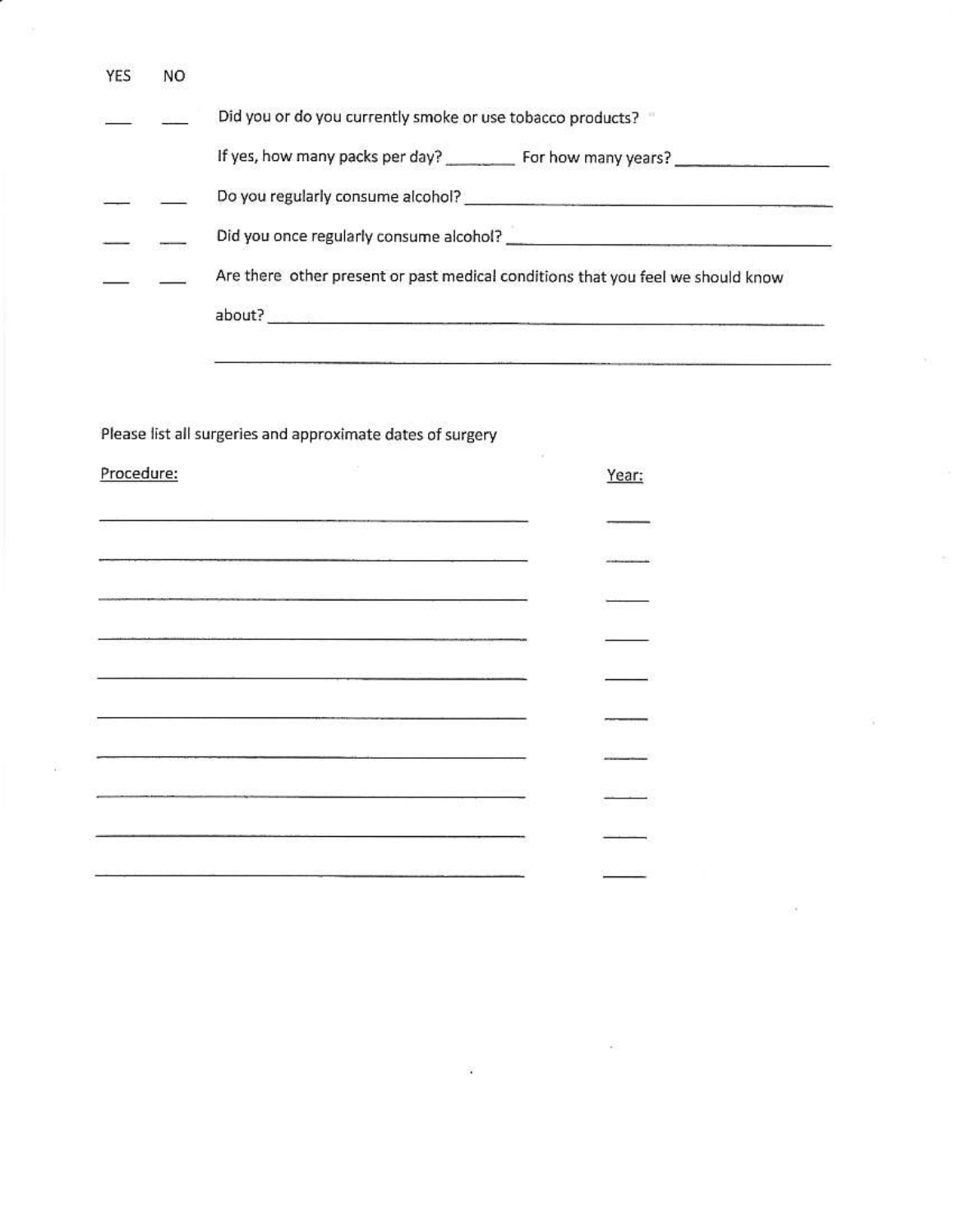# Medications/Supplements

Please list all of the medications and supplements that you are currently taking.

| Medication:                                                                                   | Reason For Taking Medication:                                                                                           |
|-----------------------------------------------------------------------------------------------|-------------------------------------------------------------------------------------------------------------------------|
|                                                                                               |                                                                                                                         |
|                                                                                               | ________                                                                                                                |
|                                                                                               | the contract of the contract of the contract of the contract of the contract of                                         |
| <u> 1980 - Albert Marie Barnett, politik (</u>                                                | 33331                                                                                                                   |
|                                                                                               | The property of the property and property of the                                                                        |
| and the complete product of the complete state of the complete state of the complete state of | <b>The Control of Control of the Control of the Control of the Control of the Control of the Control of the Control</b> |
| $\overline{\phantom{a}}$<br>and the company's property and the                                |                                                                                                                         |
| and the state of the company                                                                  |                                                                                                                         |
|                                                                                               |                                                                                                                         |
|                                                                                               |                                                                                                                         |
|                                                                                               |                                                                                                                         |
| ---------------                                                                               | <u> Les Company (1928-1928)</u>                                                                                         |
|                                                                                               |                                                                                                                         |
|                                                                                               |                                                                                                                         |
|                                                                                               | yt s                                                                                                                    |
|                                                                                               | Tal Mart of Care at                                                                                                     |
|                                                                                               |                                                                                                                         |
|                                                                                               |                                                                                                                         |
|                                                                                               |                                                                                                                         |

IH.